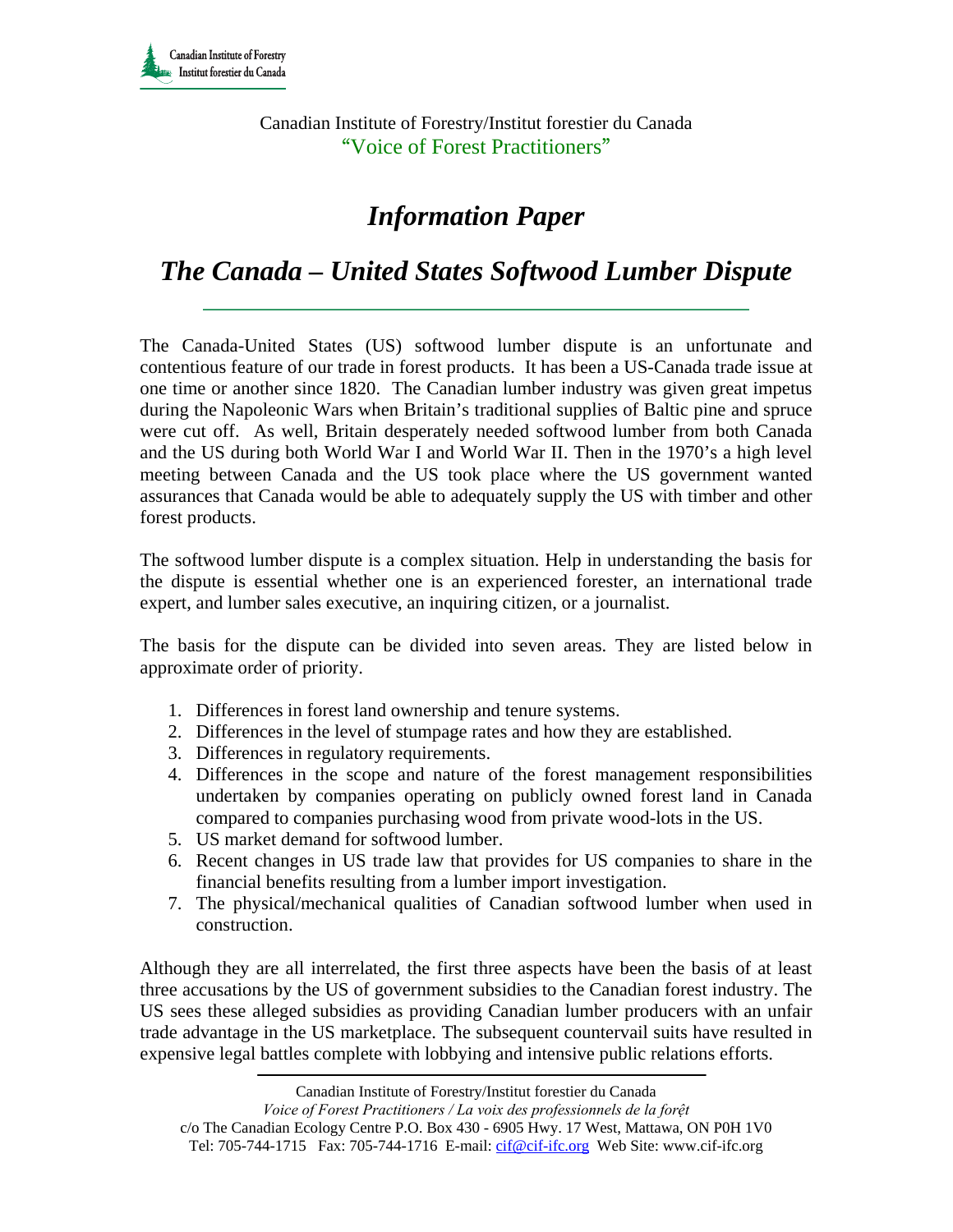

Forest land ownership and Tenure systems

The pattern of forested land ownership in Canada is different than in the US, as illustrated below.

|        | Province/State | Federal | Private | Number of small<br>private owners |
|--------|----------------|---------|---------|-----------------------------------|
| Canada | 88%            | 2%      | 10%     | 425,000                           |
| USA    | 4%             | ! 3%    | 73%     | 10,000,000                        |

Tenure systems are simple in the US. Private lands and the wood that grows on it are held in fee-simple ownership. Private lands probably contribute 80-85 percent of the US supply of industrial round wood. On the other hand, various levels of government manage public forested lands. Few if any, long term timber supply agreements are associated with public lands in the US.

In Canada, private land is also held in fee-simple ownership and supplies approximately 30 percent of Canada's industrial round wood. Public lands, which supply the remaining 70 percent of the wood supply, are managed under several different tenure systems. These agreements can be grouped into three categories:

- 1. Long term area agreements where a company is granted a license to manage a defined area of forested land for periods of 15-20 years or longer. These area agreements carry comprehensive responsibilities for long-term sustainable forest resource management and a requirement to plan and carry out all operations in compliance with regulations. These agreements are usually renewable at 5-year intervals if the company is in compliance with all regulations and the terms of the long-term management plan.
- 2. Long and medium term volume allocations, where a company is granted a license to obtain a set volume of wood each year from a defined area of forest that is under the management of the provincial government. The provincial government is responsible for comprehensive long-term sustainable forest resource management. The company is responsible for operational planning and to conduct operations in compliance with regulations. These allocations are usually renewable if the company complies with all regulations, the provisions of the management plan and the terms of their allocation.

In most cases forest management agreements provide the forest company with long term tenure in exchange for a commitment to build and operate a major wood/fibre using facility. This approach is based on industry's desire for secure, long-term access to wood from public lands and government's commitment to social, economic and environmental goals.

Canadian Institute of Forestry/Institut forestier du Canada

*Voice of Forest Practitioners / La voix des professionnels de la forệt*  c/o The Canadian Ecology Centre P.O. Box 430 - 6905 Hwy. 17 West, Mattawa, ON P0H 1V0 Tel: 705-744-1715 Fax: 705-744-1716 E-mail: cif@cif-ifc.org Web Site: www.cif-ifc.org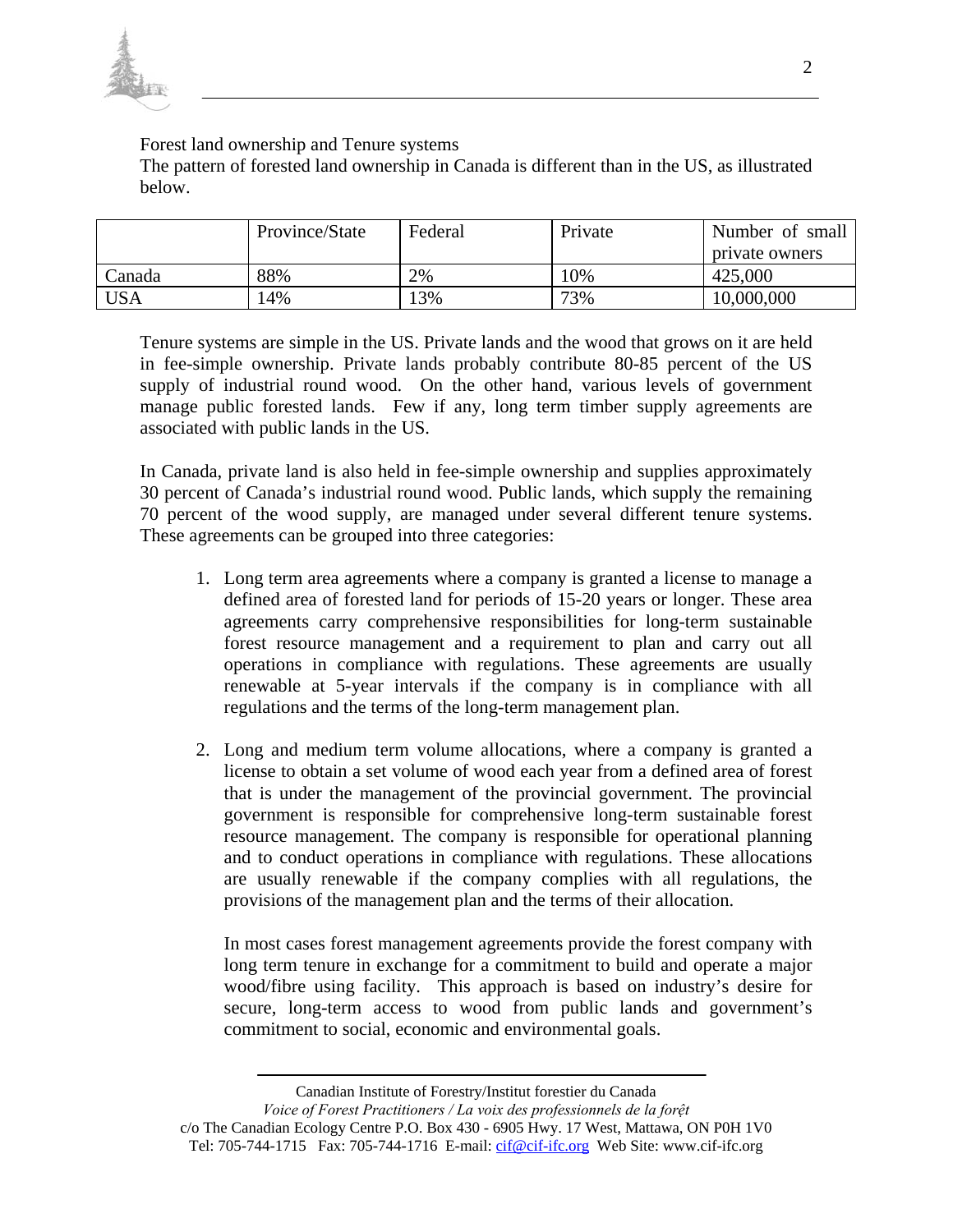

3. There are also a variety of short-term [1-10 year] agreements known as volume based permits. These permits are exercised on areas that are under long-term sustainable forest management plans developed by companies or by governments. The permits carry few forest management and planning responsibilities beyond compliance with regulations. These agreements are usually not renewable and are available to organizations that do not own mills.

#### Stumpage rates

In the US, most wood from publicly owned forested land is sold by auction on the open market. Wood from privately owned forested land is sold on the open market through a variety of buyer/seller agreements.

In Canada, most of the 70 percent of wood that comes from public lands, is "sold" i.e. title is transferred from the public owner to a private owner, at a stumpage rate set by the provincial government. Stumpage rates are set in some provinces by an appraisal system that mimics the effects of the free market without actually putting the wood up for sale to all potential buyers on the open market.

In many cases the provincial government will periodically set stumpage rates at a level that reflects the realities of the marketplace and the forest management responsibilities of the company. This approach includes a factor that ensures the stumpage rate can respond to changes in the market.

Some small proportion of the wood from public forested land is sold at auction but carries with it little or no responsibility for sustainable forest management. It is a pure sale of merchandise. This complicates comparisons between stumpage rates and auction prices.

The US industry argues that Canadian wood from public lands is sold at a stumpage rate set by government and that this rate is too low. As such, they believe these stumpage rates provide a subsidy to the Canadian forest industry.

#### Forest management legislation

Canada, like the US, is a federal state. In the US, however, the Federal government has considerably more power than the States and this is reflected in strong and visible federal legislation. In Canada, powers are more equally divided and the Provinces have the legislated jurisdiction for forest resource management. As such, the federal government has few opportunities to influence forest resource management. This has been an issue when US authorities attempt to analyze Canadian legislation against their federally legislated responsibilities. The absence of Canadian federal legislation leads to charges that its absence provides a de facto subsidy to the Canadian forest industry.

Canadian Institute of Forestry/Institut forestier du Canada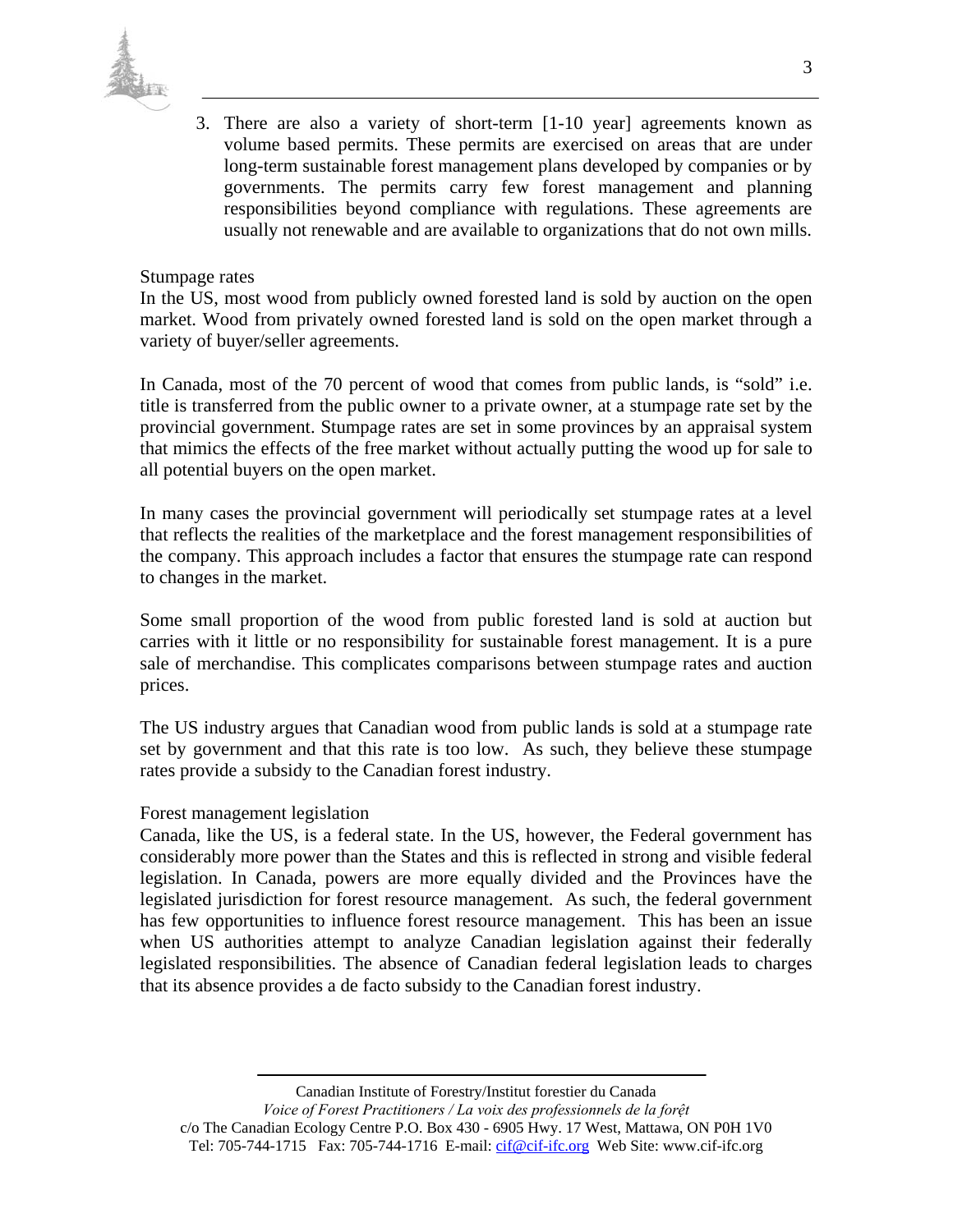

There are also substantial differences in the forest resources of Canada and the US. Canada has vast areas of publicly owned commercially productive forested lands that are not yet accessed with roads. Most of the private forested land in the US is accessed.

The Canadian provinces, owners of 90 percent of Canada's productive forest land, require the preparation and approval of comprehensive sustainable forest management plans on all areas of publicly owned forested land that is to be actively managed and harvested. These management plans are developed in accordance with provincial planning manuals that list all of the material and information to be included in the plan.

The provisions of Canada's environmental legislation, federal and provincial are frequently written into these management plans. Federal legislation covering water quality and fish habitat is administered and enforced by the Department of Fisheries and Oceans. Wildlife and wildlife habitat is generally under provincial jurisdiction, although some species are under federal jurisdiction. Migratory birds are a good example of this. However, their habitats are under provincial jurisdiction.

Canadian forest products companies have a legal responsibility to ensure prompt regeneration after harvest. Regeneration must meet provincial regulations. Regulations require the use of either natural regeneration or planting with commercial species that are adapted to the site. The regulations require that the harvested area be 'free-to-grow' within a stated period [usually about 10 years] after harvest. Free-to-grow means that the young trees must fully occupy the site, and be free of competition from weed species or due to over-crowding by other young trees. Juvenile stand tending operations are frequently required to achieve these goals. These forest management requirements add costs to the operations of companies that manage public forested lands in Canada. With the exception of Endangered Species legislation, private forested lands in the US are not covered by similar management requirements. Like Canada, forest management in the US is generally well done.

## **US market demand for softwood lumber**

The US is not self sufficient in softwood lumber. Most of the Federal forested land in the US is located in the Pacific Northwest. The US National Forests were established to ensure adequate reserves of timber to meet the needs of the nation but most of the National Forests are managed for non-timber purposes. The timber production capacity of US National Forests exceeds 12 billion board feet but the actual production is about 2 billion board feet.

State lands are managed for social/environmental values as well as timber. As a result most industrial round wood is harvested from the 73 percent of forested land in private ownership. Families own 57 percent and forest products companies and other institutions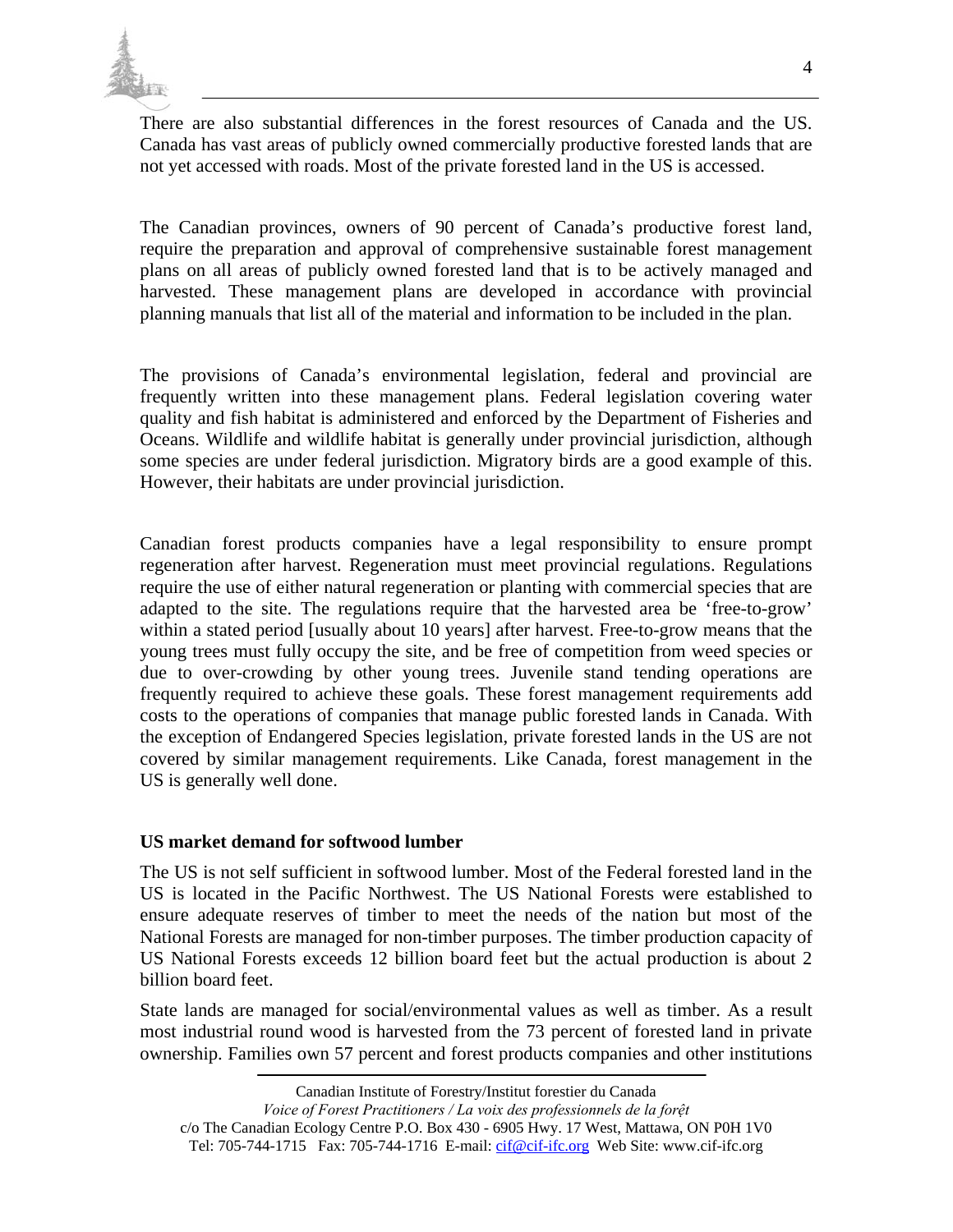

own 16 percent of the forested land in the US. While consumers welcome Canadian lumber to maintain reasonable prices to meet the needs of the American public, the US forest industry claims they cannot compete against alleged government subsidized Canadian lumber.

#### **Recent changes in US trade law**

Accusations of subsidized lumber brought forth by the forest industry as a free trade issue initiates an investigation. If injury is confirmed and a duty imposed, the monies collected pursuant to this duty will now be redistributed amongst the companies that were signatories to the initial petition. Previously, duties were collected and retained by the US government. This change in US trade law in effect provides a monetary incentive to register complaints against Canadian softwood imports.

#### **Physical/mechanical properties of Canadian softwood lumber**

Large volumes of softwood lumber are produced in the southeastern region of the US from several fast-growing species of pine trees. The fast growth and the wood properties of these species produce a harder, heavier and less stable lumber than is grown in Canada where trees typically grow much more slowly. Canadian softwood lumber is easier to handle, cut and nail than southern pine and is more popular with building contractors. It enjoys an advantage in this marketplace. In contrast, southern pine is a much superior wood for the manufacture of treated lumber for applications like decks where the wood is constantly exposed to the weather.

## Trade dispute triggers

American complaints of unfair trading practices leading to an application for countervailing duties tend to begin when the Canadian market share exceeds 30 percent.

The current dispute involves two main charges: Subsidies associated with stumpage rates that are considered to be too low and the alleged dumping of Canadian lumber in the US. Dumping refers to the sale of Canadian softwood lumber by Canadian firms in the US at prices below those of comparable sales in Canada, or at prices below the cost of production. In fact, a dumping investigation is being conducted at the same time as the countervail investigation.

The dispute is founded on the government-based system of stumpage rates. Canadian stumpage rates are perceived to be artificially low and therefore constitute a subsidy to the Canadian forest industry. However, the Canadian system of forested land tenure, through long-term area-based leases and volume allocations on public lands, has been developed to do two things.

> • Provide the forest industry with a secure long-term wood supply in a situation where most forested land is in public ownership.

Canadian Institute of Forestry/Institut forestier du Canada

*Voice of Forest Practitioners / La voix des professionnels de la forệt*  c/o The Canadian Ecology Centre P.O. Box 430 - 6905 Hwy. 17 West, Mattawa, ON P0H 1V0 Tel: 705-744-1715 Fax: 705-744-1716 E-mail: cif@cif-ifc.org Web Site: www.cif-ifc.org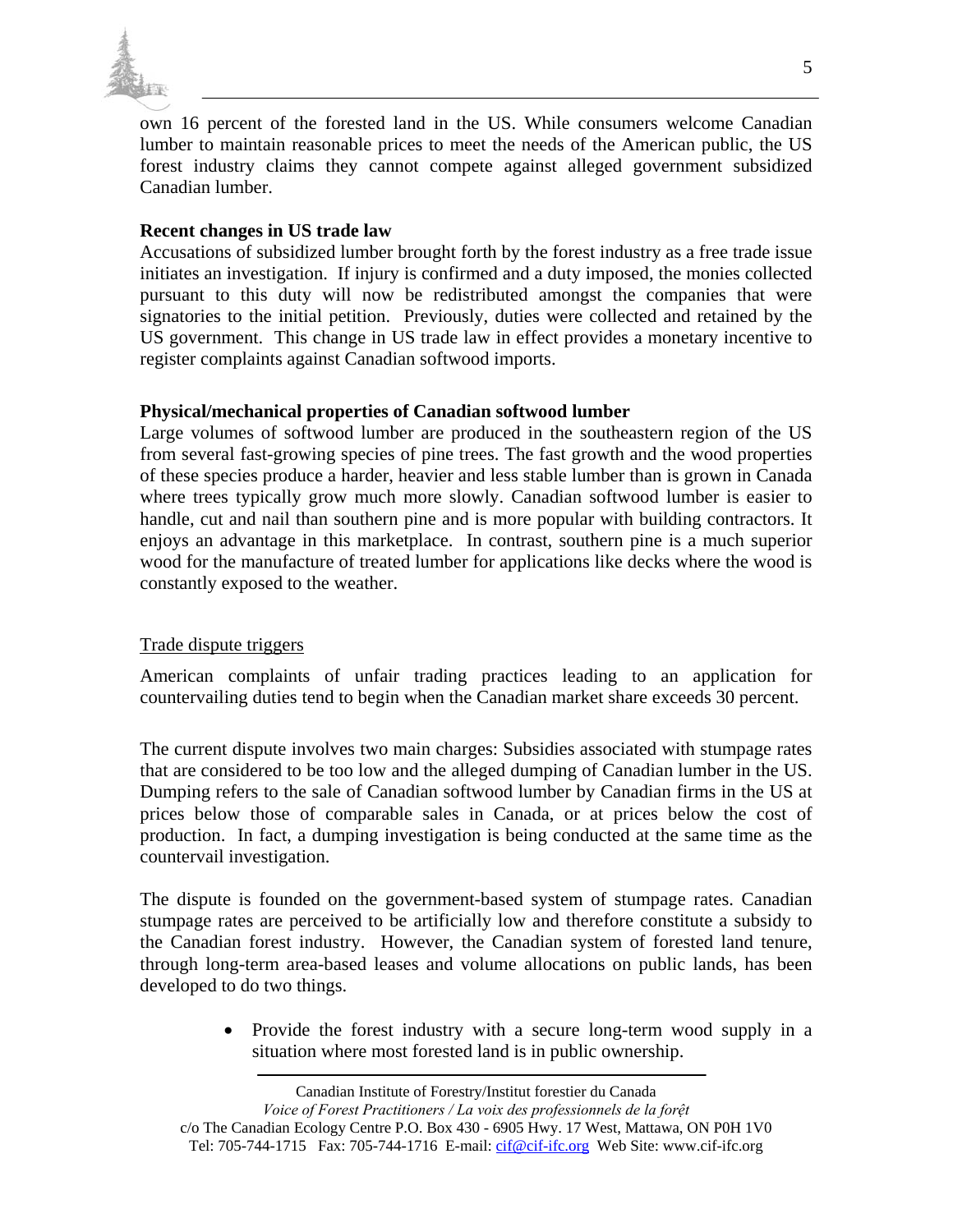

• Ensure long-term sustainable forest management of vast areas of publicly owned forested land through public policy and regulation, combined with private enterprise energy and efficiency in forest management planning and field operations.

As such, the Canadian approach has focused on a combination of strong government policy and legislation coupled with private enterprise efficiency and corporate financial stability.

#### Forest management performance

One issue that troubles Canadian forest practitioners is whether any negotiated change in our trade relationship with the US will impair our ability to ensure Sustainable Forest Management.

Canada now holds about 18 percent of world trade in forest products. Canada can only continue to be a major player in international trade in forest products if we manage our forests sustainably. The socio-economic interests of approximately 900,000 Canadians who are directly and indirectly employed in the forest products industry depend on this trade.

The combination of Canadian public opinion, good forest policy and legislation linked with certification and customer demands for sustainable forest management, is a powerful force. We can be confident that forest management will continue to improve in Canada.

#### Summary and conclusions

The recurring dispute over softwood lumber is costly to both Canada and the US. It spoils the trade atmosphere of both countries and is a serious irritant in an otherwise excellent civil and trade relationship. The dispute costs jobs on both sides of the border. Somehow, an enduring solution must be found. Prominent US economists have studied this issue and have concluded stumpage prices have no effect on exports or on supply and demand margins. It is not surprising, therefore, that the previous three countervail investigations have ruled that Canadian stumpage pricing and log export policies do not confer a subsidy to Canadian producers.

#### **The CIF/IFC**

The Canadian Institute of Forestry / Institut forestier du Canada (CIF/IFC) is a national voice of forest practitioners. The CIF/IFC, formed in 1908, represents members who are foresters, forest technologists and technicians, educators, scientists and others with a professional interest in forestry. The Institute's mission is "*to provide national leadership in forestry, promote competence among forestry professionals, and foster public awareness of Canadian and international forestry issues".* 

Canadian Institute of Forestry/Institut forestier du Canada

*Voice of Forest Practitioners / La voix des professionnels de la forệt*  c/o The Canadian Ecology Centre P.O. Box 430 - 6905 Hwy. 17 West, Mattawa, ON P0H 1V0 Tel: 705-744-1715 Fax: 705-744-1716 E-mail: cif@cif-ifc.org Web Site: www.cif-ifc.org